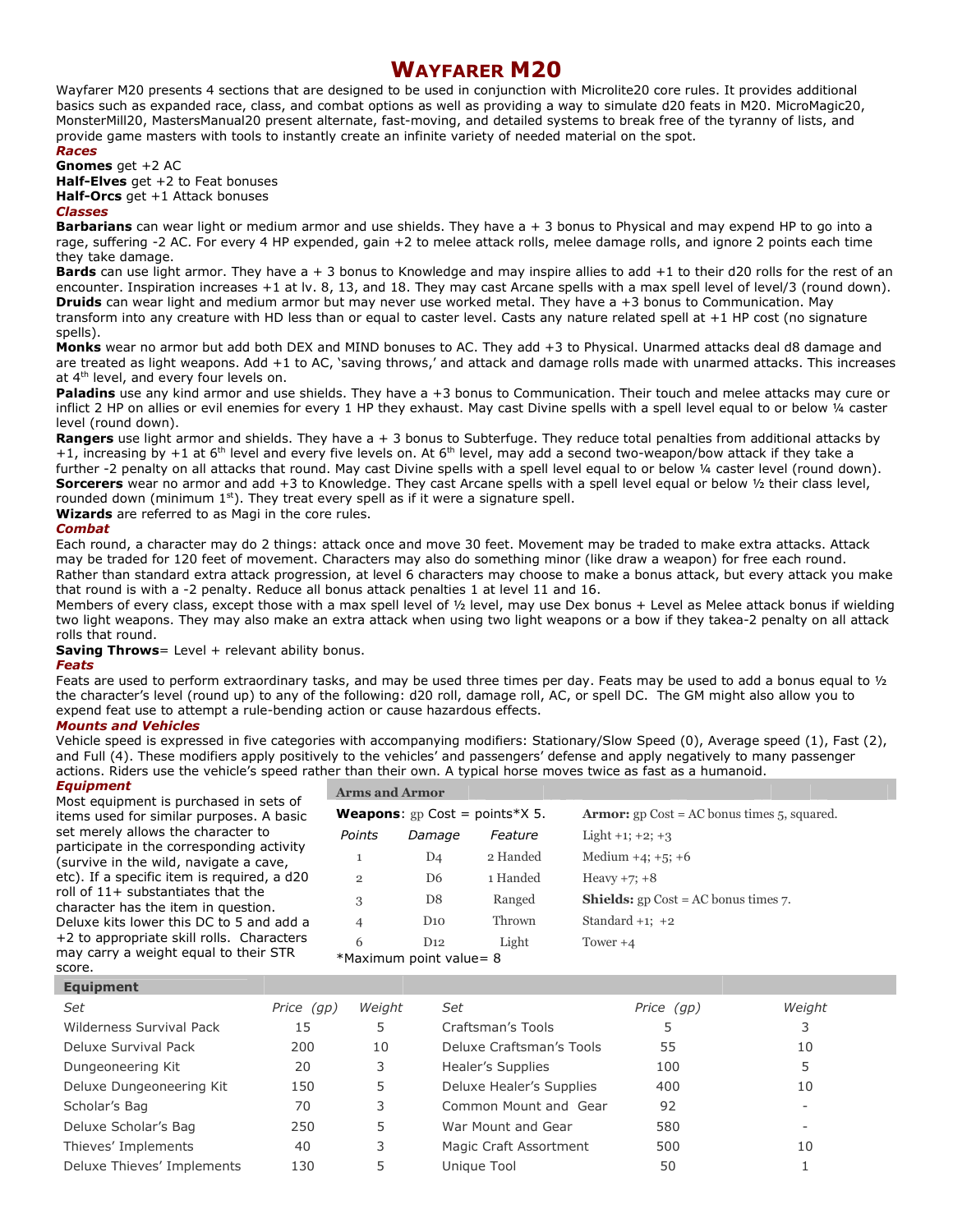# MICROMAGIC20

MicroMagic20 is an alternative to the d20 SRD magic system that allows for spontaneous spell creation. It presents 8 spell schools from which many unique spells may be derived instantaneously. A unique spell is cast by shifting any/all default descriptors up or down the descriptor lists. The default level of each of these spells is Lv. 0 (indicated by the bracketed descriptors). Increase a spell's level +1 by shifting a descriptor down, decrease level -1 by shifting a descriptor up. A spells final level must fall between 0 and 9. Signature Spells: Choose one school, rather than 1 spell/level, that costs 1 HP less to use.

**Guidelines** 

Descriptor settings are to be representative; GMs may allow effects that are not listed. Err on the side of the higher level.

- A spell's area may be a cylinder (10' radius, 30' high), cone (40' long), four 10' cubes, a ball (20' radius spread) or a 120' line. • To combine multiple spells into one, set all common descriptors identically, total combined spell levels, and add +2.
- 
- Set a specific condition to trigger spell cast into creature or object by taking MIND rather than HP damage.
- Delay spell effects up to 5 rounds by adding  $+3$  to spell level. • Effect additional targets (up to caster level) dealing half damage or -4 DC by adding +3 to spell level.

|                  | <b>Conjuration:</b> Create, Summon      |                                     | <b>Arcane &amp; Divine</b>                 | <b>Abjuration: Ward, Protect</b>    |                 |                                   | <b>Arcane &amp; Divine</b>                                     |
|------------------|-----------------------------------------|-------------------------------------|--------------------------------------------|-------------------------------------|-----------------|-----------------------------------|----------------------------------------------------------------|
| Range            | <b>Duration</b>                         | <b>Manifestation</b>                | <b>Effect</b>                              | Range                               | <b>Duration</b> | <b>Bonus</b>                      | <b>Type</b>                                                    |
|                  | 1 round/Lv.                             |                                     | $+/- 1$ ; dazzle                           |                                     |                 |                                   | martial; spell school                                          |
| [close]          | [10 min/Lv.]                            | [1 physical]                        | <u>[+/- 2; disarm]</u>                     |                                     |                 |                                   | arcane or divine                                               |
| long             |                                         | area effect                         | $+/-$ 4; entangled                         | [personal]                          | [1 min.]        | <u>[+1]</u>                       | <u>[all spells]</u>                                            |
|                  |                                         |                                     | Total cover, pin                           | close                               | $1$ min./Lv.    | $+2$                              |                                                                |
|                  |                                         |                                     |                                            | long                                | $1 \ hr./Lv$    | $+4$                              |                                                                |
|                  |                                         |                                     |                                            | area                                |                 | +8; dispel                        |                                                                |
|                  | <b>Divination:</b> Learn, Find, Discern |                                     | <b>Arcane &amp; Divine</b>                 |                                     |                 |                                   |                                                                |
| Range            | <b>Duration</b>                         | <b>Detail</b>                       | <b>Subject</b>                             |                                     |                 | immune                            |                                                                |
| close            | instant                                 |                                     | plant; animal                              |                                     |                 | deflect back                      |                                                                |
| [medium]<br>long | <u>[1 min/Lv.]</u><br>$10$ min/Lv.      | ['yes' or 'no']<br>status; location | <u>[characteristic]</u><br>creature; thing |                                     |                 |                                   |                                                                |
|                  |                                         |                                     |                                            | <b>Evocation: Manipulate, Blast</b> |                 |                                   | <b>Arcane</b>                                                  |
| unlimited        | $1 \ hr./Lv.$<br>8 hrs.                 | peculiar info.                      |                                            | Range<br>touch                      | <b>Targets</b>  | <b>Die Type</b><br>-2 sizes       | <b>Progression</b><br>1d/caster Lv./3                          |
|                  | 1 day                                   |                                     |                                            | [close]                             | [single]        | [base*]                           | [1d/ spell Lv.]                                                |
|                  |                                         |                                     |                                            | long                                | area            | $+2$ sizes                        | 1d/ caster Lv.                                                 |
|                  | <b>Enchantment:</b> Effect, Influence   |                                     | <b>Arcane &amp; Divine</b>                 |                                     |                 | max dice=(Spell Lv. $/2+1$ ) $x5$ | *Spell Level- damage = $0$ -d3; 1st-d4; 2nd-7th: d6; 8-9th: d8 |
| Range            | <b>Duration</b>                         | <b>Effect</b><br><b>Number</b>      | <b>Target</b>                              | Tilusianu Deseive Dreiget           |                 |                                   | $\mathbf{A}$                                                   |

|         | <b>Enchantment:</b> Effect, Influence |                       |               | Arcane & Divine |
|---------|---------------------------------------|-----------------------|---------------|-----------------|
| Range   | <b>Duration</b><br>1 round            | <b>Effect</b><br>calm | <b>Number</b> | Target          |
| touch   | 1 round/Lv.                           |                       |               | animal          |
| [close] | [1 min/Lv.1]                          | [charm]               | [1]           | [humanoid]      |
| long    | 1 hour/Lv.                            | sleeping              |               |                 |
|         | $1$ day/Lv.                           | speak                 | -             | -               |
|         |                                       | hold                  |               | any             |
|         |                                       | control               | area          |                 |

|                   | <b>Illusion:</b> Deceive, Project |                | Arcane             |
|-------------------|-----------------------------------|----------------|--------------------|
| Range<br>personal | <b>Duration</b><br>concentration  | Sense<br>sound | <b>Interaction</b> |
| [close]           | $[1$ round/Lv.]                   | [sight]        | <b>Tif focused</b> |
| long              | $10$ min/Lv.                      | both           | interactive        |
|                   | 1 day                             | all senses     |                    |
|                   | permanent                         | 20% real       |                    |

|                   |                                     |                            |                            | <b>Necromancy/He</b> |            |
|-------------------|-------------------------------------|----------------------------|----------------------------|----------------------|------------|
|                   |                                     |                            |                            | Range                | Target     |
|                   | <b>Transmutation:</b> Change, Morph |                            | <b>Arcane &amp; Divine</b> | [touch]              | <u>[1]</u> |
| Range<br>personal | Target                              | <b>Duration</b><br>1 round | <b>Effect</b>              | close                | 1/Lv.      |
| [close]           | [creature]                          | $[1 \text{rnd/Lv.}]$       | [appearance; +1 roll]      |                      |            |
| long              |                                     | 10 min/Lv.                 | resize; $+2$ stat score    |                      |            |
|                   | object                              | 1 day                      | alteration; $fly; +4$ stat |                      |            |
|                   |                                     | permanent                  | transformation             |                      |            |
|                   | $1/ \nu $                           |                            |                            |                      |            |

|         | <b>Necromancy/Healing: Inflict, Cure</b> |                                  |  |
|---------|------------------------------------------|----------------------------------|--|
|         | Range Target                             | Condition                        |  |
| [touch] | [1]                                      | [1 HP; contamination]            |  |
|         |                                          | $1d8+ Lv.* HP$ ; fear            |  |
| close   | 1/Lv.                                    | 2d8+ Lv.* HP; paralysis; d4 stat |  |
|         |                                          | 3d8+ Lv.* HP; blindness; disease |  |
|         |                                          | 4d8+ Lv.* HP                     |  |
|         |                                          | 2d4 stat                         |  |
|         |                                          |                                  |  |
|         |                                          |                                  |  |

 $*$  max level bonus =5x number of dice.

death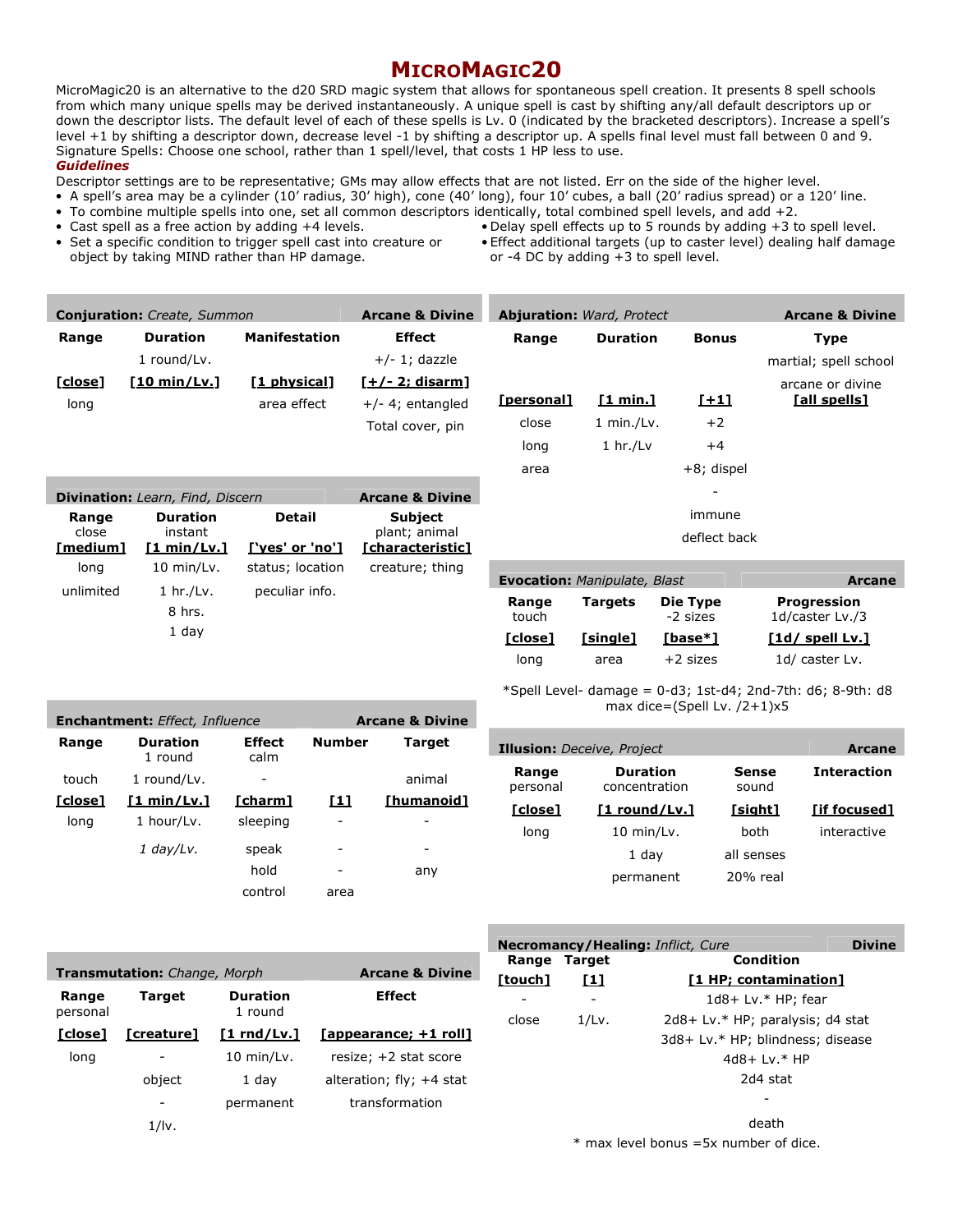# MONSTERMILL20

These are two systems for developing M20 monsters quickly, and with a little more detail than the "Create your own" section of the core rules. While it was designed for monsters, these systems can be used to create unique NPCs and even characters. These values represent the complete monster, thus equipment is relegated to flavor or posthumous treasure. Simply perform each step in order. Creating Wandering Monsters

|           |                                  | 1. Choose monster's Encounter Level (usually same as player level) |
|-----------|----------------------------------|--------------------------------------------------------------------|
| <b>HD</b> | <b>Spells/-like Abilities</b>    | 2. Choose any HD/Spells pairing                                    |
| d4        | High/arcane                      | $HP =$ Roll HDx EL.                                                |
| d6        | Medium/divine                    | $AC = 8 + max HD$ face value                                       |
|           |                                  | <b>Attack and Skills= EL</b>                                       |
| d8        | 1-3 Schools/spell-like abilities | <b>Weapon</b> = $2HD$ dice, $+1d$ at EL 6, 11, and 16.             |
| d10       | 1 Low powered spell/ability      | <b>Feats</b> = Per Player Characters                               |
|           |                                  | <b>Example: The (EL 8) Die Six Monster</b>                         |
| d12       | None                             | HD 8d6 (24 hp); AC 14; Weapon +8 (3d6); Divine Caster              |
|           |                                  |                                                                    |

#### Creating Campaign/Adventure Monsters

1. Develop monster's concept, including how it will use its magical ability. Note that this can represent cast-able spells or spell like abilities for non-casting monsters.

2. Determine monster's level/ EL. A single monster with the same level as the characters is a good wandering monster challenge. 3. Use the Monster Creation Table below. Every monster has a default setting indicated by the bracketed descriptors. For every value

that is shifted up, another value may be shifted down.

4. Decide if a template is to be used. These create different versions of the same monster, based on its role in the adventure.

5. Allocate Feat bonus or usage. (explained below).

6. Calculate Monster's HP, AC, Weapon Die, Magic known, Max spell level, Stats, and Attack and Skills.

| <b>Monster Creation Table</b> |                 |                    |                                      |                              |
|-------------------------------|-----------------|--------------------|--------------------------------------|------------------------------|
| Hit die                       | <b>AC Value</b> | <b>Weapon Dice</b> | <b>Spell Schools/-like Abilities</b> | <b>Max Spell Level</b>       |
| d4                            | 12              | 2d4                | 1 Spell                              |                              |
| d6                            | 14              | 2d6                | 1 School                             |                              |
| <u>[d8]</u>                   | [ <u>16]</u>    | <u>[2d8]</u>       | [3 'Arcane & Divine' schools]        | $[1/4 Level (round up)]$     |
| d10                           | 18              | 2d10               | All Divine schools                   | (round up)<br>$_{1/3}$ Level |
| d12                           | 20              | 2d12               | All Arcane schools                   | $1/2$ Level (round up)       |
| $d12+1$                       | 22              | $2(d12+1)$         | All Divine $+1$ Arcane               | $1/2$ Level (round up) +1    |
| $d12+2$                       | 24              | $2(d12+2)$         | All spell schools                    | $1/2$ Level (round down)+2   |

 $HP =$  Roll: EL x HD

 $d20$  rolls=  $EL$ .

AC, Magic Known, and Max Spell Level= Per table.

Damage= Weapon Dice. +1 Die at level 6, 11, & 16. Monsters gain extra damage dice rather than extra attacks. Note that this determines how much damage a melee or ranged attack does, not necessarily what weapon the monster is wielding, or 'how many' times it hits a Character.

# Example: Mothman (EL 8, using default settings). It finds people, curses them, and then flies away. HD 8d8 (24 hp); AC 16; Claws +8 (3d8); Skills +12 (feat increased);

## Magic known: Level 2 Divination, Enchantment, & Transmutation.

#### Feat

The monster's Feat bonus is level/2 (round up) and does one of the following: 1. used 3x per day during play, just like a PC's feat bonus; 2. exchanged permanently during creation to additionally increase attack rolls, skill rolls, spell DCs, damage rolls, AC or damage reduction.

### Stat Bonuses

Stat bonuses have already been factored into the monsters' makeup. But, if needed, a monster's primary ability bonus= level/2 (round up). Their second and third most important stats are primary bonus -1 and -3 respectively. Full ability score= [bonus]x2+10. Monster Role Templates

Cohort: HP=1, EL awarded toward level Advancement is ¼ original.

Captain: Double HP; +2 AC; +1 Damage Dice; EL awarded is 2x.

Lone Boss: +2 AC; +2 Damage Dice; Multiply HP and EL awarded by the number of players.

### Prestige Classes

The best Prestige Classes are created for specific players and campaigns. For M20, Prestige classes have a minimum skill requirement, narrow the character's area of expertise, and provide additional options and benefits in that area of expertise. Many of the Prestige Classes from the SRD are too crunchy for M20, however, some M20 versions of Prestige classes are provided below. Arcane Archer Requirements: Physical 9; May not utilize any class benefit while using heavy armor, shields, or weapon other than a bow. Duelist Requirement: Physical 9. May not utilize any class benefits while wearing armor or

May cast Arcane spells into loosed arrows which trigger upon impact. Spells used for this purpose are treated as having a +2 Spell Level. May add MIND instead of DEX to bow attack rolls.

**Arcane Trickster** Requirements: Subterfuge or Knowledge 11. May not utilize any class<br>benefit until Subterfuge is used in an encounter or while using medium armor or shields. Feature: May cast Arcane spells but at +1 spell level. May sneak attack but must add level, rather than Subterfuge, to damage. All other class features are void.

Archmage Requirements: Knowledge 16. May not any class benefit unless casting an Arcane spell. May not use signature spells. Feature: May expend 4 hp to lower a spell's final level by 1. Assassin Requirements: Subterfuge 8. May not utilize any class benefit against an enemy that were not unaware. Feature: May study a victim for 3 rounds before making an assassination attack roll (d20+ DEX+ MIND+ Subterfuge). If hit, the victim makes a saving throw vs. the assassination attack roll: success= takes damage+ Sub; failure= death or temporary paralysis

(Assassin's choice).<br>**Blackguard** Requirements: Communication 9. *May not utilize any class benefit unless doing* the will of an evil outsider. Feature: May use any weapon, armor, or shield. May cast Divine Spells with a spell level equal or below ¼ their class level rounded up.

*using a shield and unless wielding a light melee weapon. F*eature: Add physical skill bonus -8 .<br>to AC and DEX+ Phys rolls.

**Dwarven Defender** Requirement: Physical 9. *May not utilize any class benefit unless adjacent*<br>*to an enemy. Feature: May choose to take defensive stances during an encounter. Once the* stance is taken, add ½ Level (round up) to AC and ignore 1 point whenever damage is taken. When your position changes, take a -1 to all STR rolls for the rest of the encounter. Eldritch Knight Requirements: Knowledge 9. Class features may not add to weapon damage.

Feature: May wear at least light armor and shields and cast Arcane Spells. Spells are cast at +1 Spell Level.

Hierophant Requirement: Communication +16.

May not any class benefit unless casting a Divine spell. May not use signature spells. Feature: May expend 4 hp to lower a spell's final level by 1. Mystic Theurge Requirement: Communication or Knowledge +9. May not any class benefit

*unless casting a spell. May not use signature spells.* Feature: May cast Arcane and Divine<br>Spells, but at +1 Spell levels.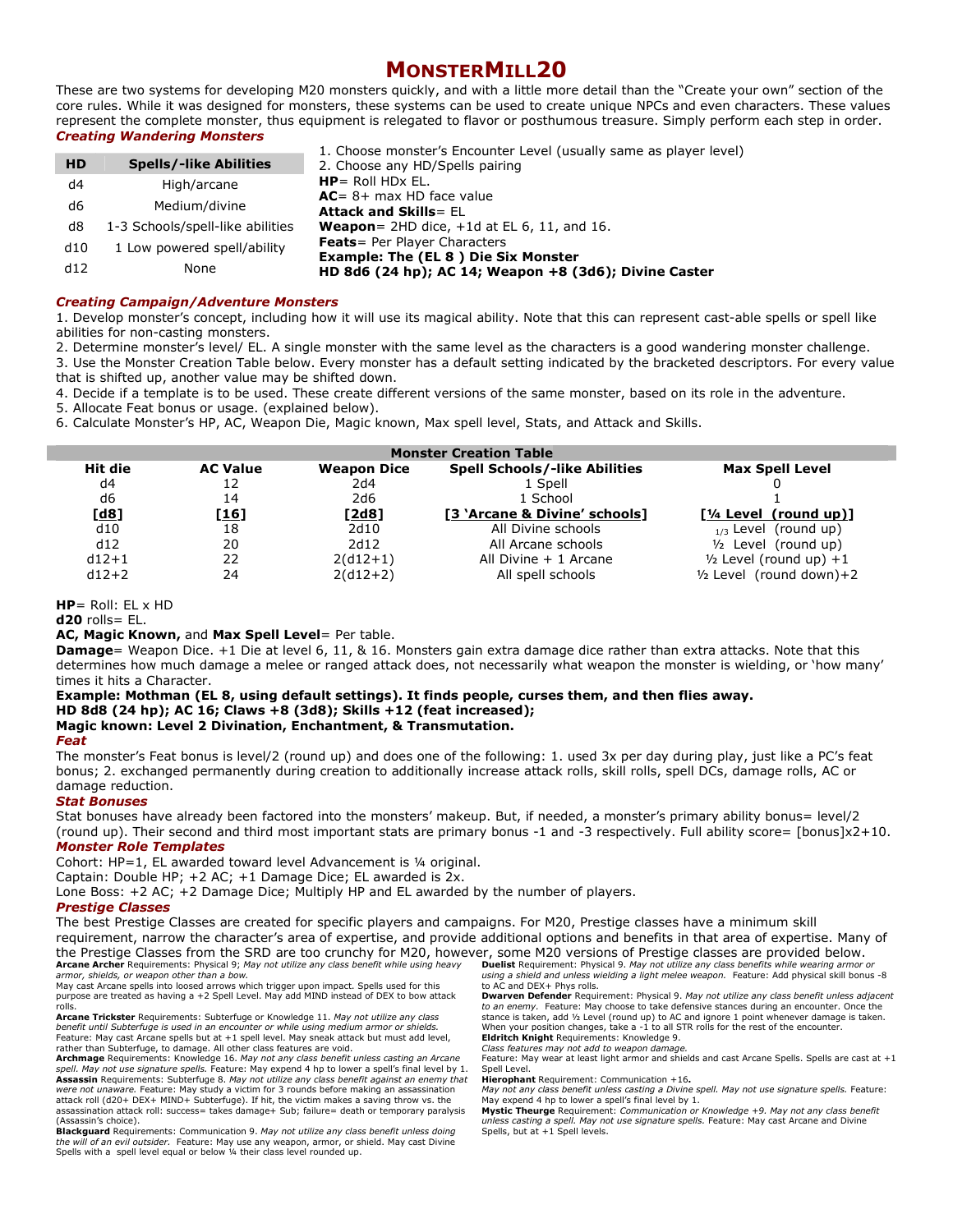# MASTERSMANUAL20

### Improvised Hazardous Effects

The table below can be used to approximate effects for unexpected hazards such as being pushed into a campfire, or serve as a guide for attacks made by players that aren't covered by the rules (such as dropping on a monster from a height to knock it out or do extra damage). The DC to succeed on damage is equal to 10 + maximum die face value + targets level/HD/EL. The DC to impose a condition is the same as if attempting damage on the same row. To attempt both damage and a condition, total the DCs, either all of the effects are imposed, or none of them. Targets have a chance to end a condition every turn DC= roll to impose effect. Improvised Hazardous Effects

| Damage Dice*                  | Condition                                         |
|-------------------------------|---------------------------------------------------|
|                               | AC and Saves -2                                   |
| 2d4                           | $-2$ to d20 rolls                                 |
| 2d6                           | Do only 1 thing per round (target's choice)       |
| 2d8                           | Cannot move or cannot attack (assailant's choice) |
| 2d10                          | Skip turn (except for saving throw)               |
| 2d12                          | Totally helpless                                  |
| $*(+1$ die at level 6, 11,16) |                                                   |

#### Traps

To create traps, simply use MicroMagic20 spells for effects. Use the spell level as its EL and experience award.

#### **Treasure**

As a rough guide a good treasure award for an encounter is EL X 300gp worth of treasure.

#### **Afflictions**

Afflictions are similar to Hazardous Effects except they do ability damage to a Stat rather than HP damage and so have an EL. ½ of the afflictions EL is added to the experience pool upon completing the encounter. Afflictions have an interval, the amount of time between exposure and each saving throw. One saving throw is made to avoid the initial threat (2 dice of damage). Each additional dice of damage (if any) has its own saving throw, made at each interval.

Intervals= 1 round (inhaled and injury poison); 1 minute (ingested or contact poison); or 1 day (disease) **Save DC** =  $10+EL+$  max die face value.

Price= DC multiplied by maximum initial damage, multiplied by half of the maximum additional damage (for one dose). Craft DC= Save DC, may be modified by crafter. Spend 3/4 market price in materials.

#### Magic Items

Magic items can be brought over directly from the SRD. If this is done, modify DC's to fit M20. They may also be made from MicroMagic20 spells. There are 4 basic types of magic items: single charge, multiple charge, renewable use, and constant use. Creators Single Charge: contains single disposable charge, such as a potion or scroll. (Cost= spell level x caster level x 50gp) Multiple Charge: contains many disposable charges such as a wand. (Cost= spell level x caster level x 50gp x Number of Charges) **Renewable use:** contains multiple charges that renew each day. (Cost= spell level squared x 2000gp /  $(5/$  Charges per day). Constant use: effect is continuous, such as magical weapons or rings. (Cost= spell level squared x 2000qp).

If PCs create magic items, they must expend 1 exp for every 250gp of cost (round down) rather than HP for each charge cast into the object, so this may take many days.

### Alternate Character Creation and advancement

**Standard Point Buy:** Purchase Stat scores with the following system using 13 points.

Stat Score 8 9 10 11 12 13 14 15 16 17<br>Point Cost 0 1 2 3 4 5 6 8 10 13 Point Cost 0 1 2 3

**Elite Array:** Rather than rolling stats, assign these scores as desired:  $15 (+2)$ ,  $12 (+1)$ ,  $8 (-1)$ .

Stat Based Level Advancement: Increase HP STR score/3 (round down). Increase MIND score/5 (round down) skills by +1. Wild Magic

Magic-users may gain the Wild Magic feature in place of 'signature spells.' After determining spell school, modify caster level by 2d4- 5 for the purpose of casting the spell. If the wild magic modifier is odd, add the effects of a level 0 spell from a different school to the original spell. The spell's school is determined randomly by GM (d8). Higher modifiers are helpful, lower modifiers are bad. Unified Math

There is no unified math in the SRD. The closest things are scaling values, the most basic of these are dice progressions. Two reasons for the difficulty is that 1. a standard tenant of d20 is trading off benefits for disadvantages making things difficult to quantify; 2. circumstances skew the value of things (a +1 melee bonus is not as useful for a wizard as it is a fighter). Thus, reducing a value one category justifies an increase in another, or a higher DC. This is the foundation of the tables presented in Wayfarer20. There is however, a way to balance numeric character values with one another using a decimal system. When using the decimal system, it is important to compare values with similar permanency. A permanent HP increase is not the same as a temporary damage increase (even though 3 HP = 3 damage).

One EL/level= 1.0

Non-progressive class feature .01 (one armor category, signature spells, etc)

Stat Score point .08 (average for 20 levels)

Skill point .04

One kind of attack bonus .026 (ex. Melee)

3 HP/damage .02

"Arcane and Devine" spell school at ½ level progression. .02 Arcane or Divine spell school at ½ level .04 (like illusion)